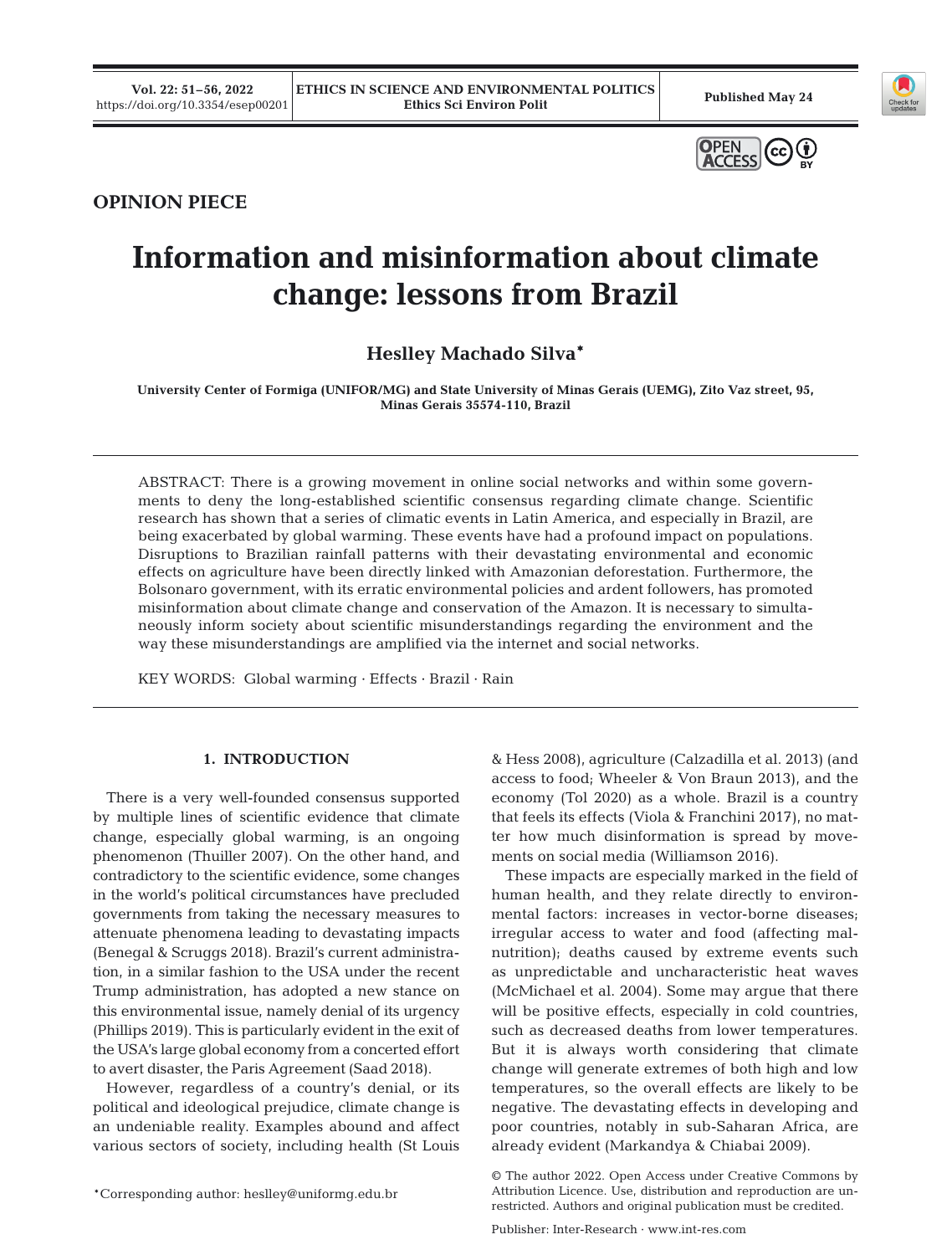This essay seeks to analyze, based on recent examples, the spread of false information about the environment (Treen et al. 2020) and deconstruct the rhetoric that guides this dissemination. To this end, examples of this phenomenon in Latin America, and especially in Brazil, are discussed. It is assumed that the perception of climate change (Schellnhuber et al. 2006) related to human actions, especially in relation to the use of fossil fuels (Johnsson et al. 2019), is supported by scientific consensus. Among the myriad impacts of climate change, global warming (Harvey 2016) is highlighted, which is presented based on scientific data and represents a worldwide emergency impacting food security and generating extreme weather events (Planton et al. 2008). Finally, the essay discusses how the Brazilian government and its ardent supporters benefit from the organized movements in social networks to spread and confuse the population with false information on environmental issues, a relatively new phenomenon and one that still needs to be analyzed.

#### **2. LATIN AMERICAN EXAMPLES**

Various manifestations of climate change in South America seem to be occurring simultaneously: one that seems to be more directly connected to global warming and another that could be perceived as a side effect but that strongly impacts Brazilian urban populations. First, the extremely hot summer in Antarctica and subsequent changes experienced by this polar region (Lee et al. 2017). In 2020, daily temperature records were routinely broken in Antarctica. It has never been this hot in this region, and the temperature increases cannot be attributed to normal seasonal changes or the continent's remote, inhospitable location.

Climate change in Antarctica is particularly intense, and these changes reverberate around the world, especially in neighboring Latin America. Data show that important changes are underway (Turney et al. 2020). Actions to contain climate change, such as those outlined in the Paris Agreement, may be insufficient to contain Antarctic warming and its consequences, such as rising sea levels (Li et al. 2020), but the Agreement is the best option that we have for now. In the last 50 yr, the Antarctic Peninsula has warmed significantly, with data from 11 temperature-measuring stations showing rates of 0.56  $^{\circ}$ C yr<sup>-1</sup> and 1.09°C during winter, which empirically and consistently demonstrates the growing problem (Turner et al. 2005). Therefore, the scenarios for Antarctica are gloomy and projections point to a continuation of this warming, with or without mitigating actions for the reduction of greenhouse gas emissions over the coming decades (Rintoul et al. 2018).

The negative impacts these changes may have on the health of the people of Latin America are seen in, for example, the spread of mosquito-borne diseases, which are already occurring and not simply a pessimistic forecast. I emphasize the reappearance and resurgence of dengue virus in Buenos Aires (Tittarelli et al. 2017). Until recently, the temperature of that city seemed to make it difficult for the *Aedes aegpty* mosquito to reproduce and consequently spread the virus (Seijo et al. 2000), one of the most dangerous human arboviruses (Rigau-Pérez et al. 1998). This serious disease seemed to be hampered by latitude and temperature, but the climate is changing (Guzman & Istúriz 2010) and the consequences are noticeable in this large cosmopolitan city, which experienced a strong and unexpected dengue epidemic in 2016 (Bolzan et al. 2019).

In early 2022, Argentina experienced record high temperatures; Buenos Aires has never recorded a higher temperature since measurements began there. The Argentine Patagonia, famous for its low temperatures, experienced 45°C in the same period. The consequences of these new, strong heat waves will have rapid and unexpected impacts, for example, on the glaciers in that region (Kargel et al. 2012). It is possible that the entire Andean region of Latin America, with many regions dependent on water supplies from the once-frozen high altitudes, may have their water supply compromised earlier than anticipated (Hardoy & Pandiella 2009).

It is also known that cold fronts coming from Antarctica influence the rainfall patterns in Brazil, especially in the southeast region (Alves et al. 2017). Therefore, it could be inferred that the climatic extremes of Antarctica in 2020 would have important repercussions in Brazil. This prediction has already become a reality (Tundisi et al. 2010). The rains in the summer of early 2020 were completely abnormal in some regions of southeastern Brazil<sup>1</sup>. Belo Horizonte, one of the most populous and economically progressive Brazilian cities, had never registered such a large volume of precipitation in so short a time, with catastrophic effects such as the destruction of houses and public property displacing many families and generating great financial and human losses.

**<sup>1</sup>** https://g1.globo.com/mg/minas-gerais/noticia/2020/01/29/ apos-mais-um-temporal-com-enchentes-bh-e-regiao-met ropolitana-contabilizam-mais-estragos.ghtml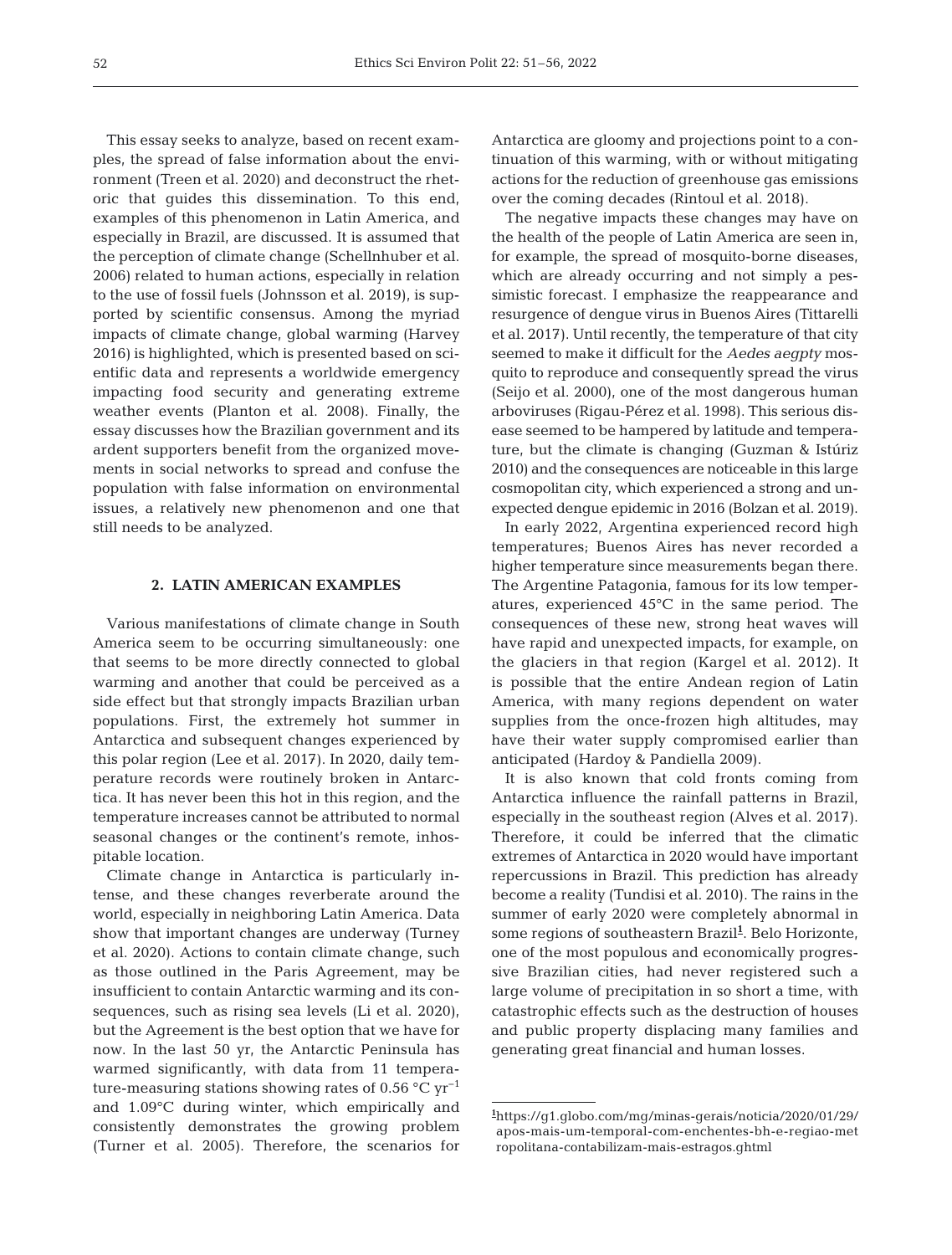The total accumulated rainfall in 29 d in January 2020 was an unbelievable 932.3 mm, an all-time monthly record in 110 yr of measurements dating back to 1910**<sup>2</sup>** . São Paulo, the largest and most economically important city in Brazil, faced a day of chaos after a sequence of rains with historical intensity. In February of the same year, the abnormal volume of precipitation continued with all the expected consequences in a metropolis like São Paulo. The human and economic damages were incalculable.

Scientific evidence shows that climatic phenomena are all interrelated (Bronstert 2003) and that the effects of climate change and global warming are very difficult to reliably predict. One certainty is undeniable — the consequences are already present on a global scale and are affecting different regions with different intensities, impacting all spheres of society (Adger et al. 2013).

The Brazilian winter of 2020 serves to clearly demonstrate these various devastating impacts of the global phenomenon on a specific region. At the beginning of this season, average rainfall and humidity were extremely low — much lower than average for the period, revealing an intense contrast to what happened in the summer of the same year, in a cycle that has repeated itself in recent decades (Ferreira Filho 2020). In 2020, a sequence of extreme events in Brazil's largest city, São Paulo, generated water insecurity; these involved a major winter drought, which caused water-supply problems, and excessive summer rainfall which caused floods (Johnsson & Melo 2018).

Brazil's agriculture sector is the most significant economic driver in the country and is highly dependent on the regularity of rainfall, something now in jeopardy from the increase in deforestation in the Amazon and the intensification of climate change (Ferrante & Fearnside 2019). As Brazil is a major food producer, the cost and difficulty of adapting to changing climate patterns are inestimable (Nelson et al. 2009). In addition, Brazilian, regional, and indeed global food insecurity might result from the intense and new climatic phenomena (Wheeler & Von Braun 2013).

The recent drought in southeastern Brazil serves as another actual and current exemplar of the consequences of intense climatic variations. This region, one of the most economically important, recently suffered an unprecedented drought, with water rationing in several cities and great economic and social repercussions in states like São Paulo (Coelho et al. 2016). This happened far away from the northeast which, with its semi-arid climate constituting the caatinga biome, is the region that is usually hit by severe droughts in Brazil (Marengo et al. 2017).

We thus have strong evidence of climate change reverberating throughout Brazil. In some years severe drought and in others, abundant, abnormal, excessive rains. However, it is difficult to convince ideologically dogmatic governments and social networks infected with conspiracy theories which insist there is no evidence that something different and harmful is happening to our climate (van der Linden et al. 2017). It is essential that we address these issues alongside the scientific evidence, and we do so in the next section.

## **3. MISINFORMATION OVER THE INTERNET (SOCIAL NETWORKS)**

Concomitantly with all these signs of climate change, in 2019 there was a substantial increase in deforestation of the Amazon, which was made worse in 2020 by the insistent denial of the increase in deforestation by the Brazilian government (Escobar 2019) and the misinformation disseminated by the hosts of social networks. It is necessary to highlight that in addition to the intrinsic value of the Amazon rainforest for its biological diversity and maintenance of the soil, the tropical forest also influences the Brazilian rain regime, regulating humidity in the largest Brazilian agricultural regions (Plotkin 2020).

The numbers and facts show that the current government has no commitment to the preservation of the Amazon. On the contrary, it keeps its promises to support deforestation (Silva Junior et al. 2021). The targets set for the reduction of greenhouse gas emissions, established in 2009 as part of the National Policy on Climate Change (da Motta 2011), which indicated a reduction in the rate of deforestation of the Amazon by 80% by 2020 were (and are) being summarily ignored. Contradictorily, since 2013, deforestation has shown an upward trend, which has become much more pronounced under the Bolsonaro administration.

In 2019 there was a 34% increase in deforestation in the Amazon compared to the previous year (7536− 10 129  $\rm km^2$ ); in 2020 it was worse, with a 45% increase, and the data for 2021 signal an even greater disaster. To illustrate the failure to achieve the goals assumed by Brazil, in 2020 the deforestation rate was 182% higher than the established target. This in-

**<sup>2</sup>** https://www.climatempo.com.br/noticia/2020/01/29/bhem-100-anos-n-nunca-choveu-tanto-como-em-janeiro-de-2020-1563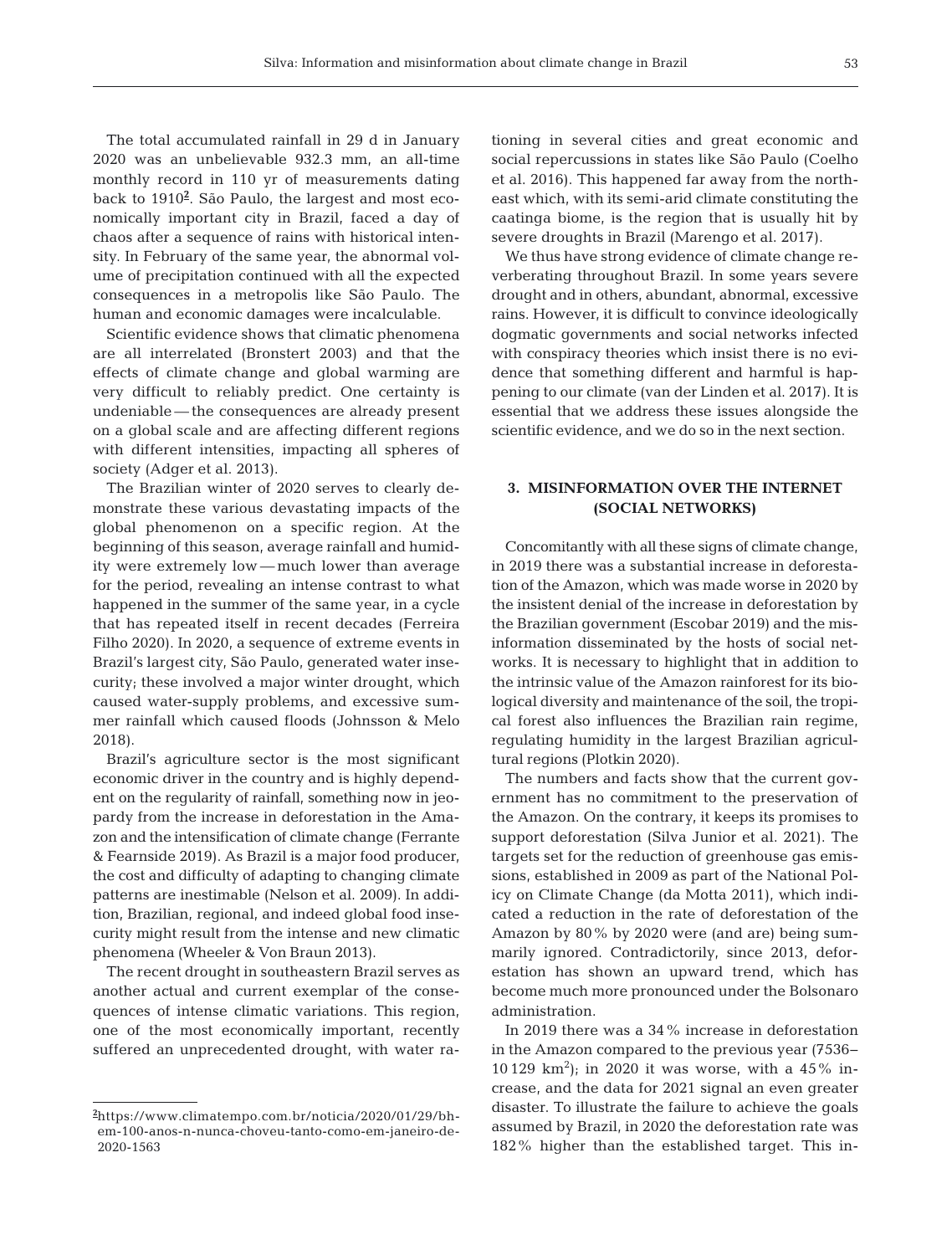crease in deforestation caused a chain reaction of increased greenhouse gas emissions, more frequent forest fires, and declining respiratory health, especially among indigenous and riverine populations (Reddington et al. 2015).

The intense diffusion of false information by social networks, which has penetrated Brazilian society (Chao 2013), has led to environmental preservation, especially of the Brazilian Amazon forest (Silva 2021d), being relegated to second place on the government agenda. Few Brazilians are aware of this deliberate move. The consensus regarding climate change was disseminated on the internet as a conspiracy theory of developed countries against the Brazilian nation, which would aim to prevent Brazil from exploiting the almost infinite resources of the Amazon. Judging from Bolsonaro's statements, Brazilian ecologists are considered liars and traitors of the country, as if they would intend to hand over the riches of the Brazilian Amazon to other people, a view shared by many of Brazil's military (Phillips 2019, Gagliardi et al. 2021).

This support by part of the population for the government's erratic policy has harmful effects and is one reason why the Bolsonaro government is considered a 'tsunami' against the preservation of the Amazon. The consequences will be felt for many years to come. One example is the boldness of the Brazilian environment minister who said emphatically, in a meeting reported by the media, that the government should take advantage of the COVID-19 pandemic and the distraction it causes in the press to implement its set of laws and measures to loosen environmental preservation (Pelicice & Castello 2021). Something indescribably inhuman in the face of the suffering caused by the disease and unbelievably contrary to the mission expected of this ministry, but a statement which prompted little response from a population intensely polarized by false information about the environment.

#### **4. THE OFFICIAL DISINFORMATION**

The Brazilian government has played a central role in spreading this disinformation via social networks, but it is important that the population and organized society find ways to protect themselves. Misinformation at times comes from the internet, through the socalled 'fake news'. A recent example related to health is noteworthy. After the confirmation of the first case of COVID-19 in Brazil, the government of Brazil determined that most of the information on this disease on the internet was false (Cuan-Baltazar et al. 2020), and that it was generating an unfounded panic which forced the Ministry of Brazilian Health to create a virtual channel to indicate what was fake news and what was not.

Unfortunately, this same Ministry of Health has become the frontline not only spreading false news regarding COVID-19 but also for going further and spreading treatments without scientific proof (Silva 2021b). This shows that scientific fake news in Brazil goes beyond the environmental issues; it has become an official government action with the support (or at least the acceptance) of part of society, such as many doctors (Silva 2021a). This movement coordinated by groups that call themselves 'conservatives' in Brazil has been constantly mobilizing on the internet and social networks, often using scientific sources, purposefully obfuscating these with conspiracy theories, and generating a cabal of lies that appear true to laymen (and often) non-laymen. Parallel to the dissemination of false news, these groups also disqualify scientific research and the traditional press (Canavilhas & Jorge 2022).

One can see the effects on the environment of this misinformation by the Bolsonaro government through 2 recent examples with global relevance. At the  $76<sup>th</sup>$ UN General Assembly, the Brazilian president was the first to speak; environmental issues and 'fake news' dominated his speech. Using the trick of mixing truths and lies, he affirmed that Brazil has one of the world's most comprehensive set of environmental laws (Sparovek et al. 2010) — which is true — but, as usual, he distorted scientific data regarding deforestation and forest fires to exalt his environmental policy (Ferrante & Fearnside 2019). At the 2021 United Nations Climate Change Conference (COP26), President Bolsonaro was heavily criticized for his erratic stance on environmental issues. However, in line with his misleading narratives, he claimed that Brazil has been an example to the world, pointing out that it is the other countries that are not doing their part. Finally, he threatened that no boycott can force Brazil to change its stance because other countries depend on the food sold by Brazil (Martinelli et al. 2010). All this rhetoric was widely disseminated on the internet and social networks (Ricard & Medeiros 2020), feeding a whole set of fake news that support the false discourse of his followers and organized groups.

#### **5. CONCLUSIONS**

It is necessary to unite the efforts of all sectors of society committed to environmental issues to simul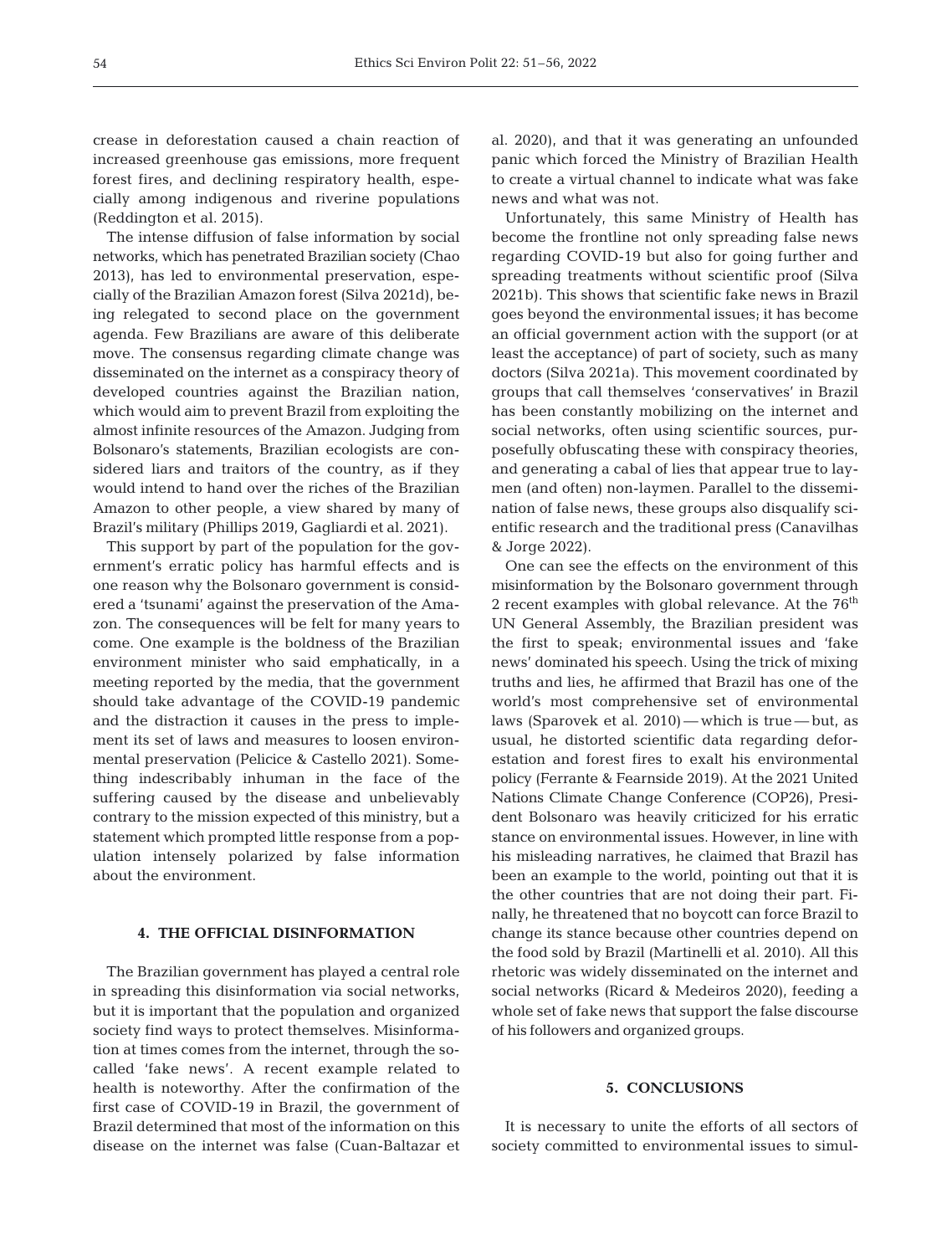taneously face the lack of information and the pernicious spread of misinformation. It will also be necessary for scientists to understand that they need to enter new arenas to disseminate their work, as there is a large portion of the population receiving information of terrible quality — and it is this large portion of the population that will vote, elect, and consequently choose the public environmental policies that will be a priority. How can this be done? There is no easy answer, but scientific associations and organizations need to look for ways to do it. Perhaps by seeking the help of those who understand these new media processes and how to 'viralize' information. We must reflect on how it is possible to disseminate scientific knowledge, face up to the idea of 'conspiracy theories', and make sure that erroneous reports do not become prominent, and thus potentially generate unpredictably damaging future consequences.

It is important to highlight that there are already initiatives in Brazil to confront the phenomenon of fake news, because fake news is spread even by the government, and by some journalists linked to Bolsonaro, who were once respected in Brazil (Silva 2021c). The Supreme Court, the highest instance of justice in Brazil, already has an ongoing investigation into the dissemination of fake news in an orchestrated manner, including by the Bolsonaro government and its supporters. In addition, a Brazilian reaction movement that should be highlighted has 2 proponents coming from the academic world, using the internet and social networks. Átila Iamarino (PhD in microbiology) uses his YouTube channel (with over 1 million followers), a column in one of the main Brazilian newspapers, and other channels of contact with society. He has had great success and generated counter-reactions from denialist groups (de Oliveira Mendes et al. 2020). It is also worth mentioning the work of doctor Natália Pasternak (Taschner 2018) from the 'Question of Science' Institute, who uses the tools of the internet to challenge fake news and search for clarification for the people. However, these initiatives are more focused on health issues rather than environmental ones. As noble as these actions are, society will need to find ways of regulation and punishment for those who spread false news.

*Acknowledgements*. I thank Professor Joseph W. Shane of Shippensburg University, USA, who kindly assisted me in producing this article with a review of the English. This text, and these thoughts, are linked to my investigations on the phenomenon of scientific Fake News. I am grateful for the support received for my research in this field from the State University of Minas Gerais (UEMG) and the University Center of Formiga (UNIFOR/MG).

#### LITERATURE CITED

- [Adger WN, Barnett J, Brown K, Marshall N, O'brien K](https://doi.org/10.1038/nclimate1666)  (2013) Cultural dimensions of climate change impacts and adaptation. Nat Clim Chang 3: 112−117
- [Alves MPA, Brito Silveira R, Boligon Minuzzi R, Elvino](https://doi.org/10.3390/cli5010017)  Franke A (2017) The influence of the Antarctic oscillation (AAO) on cold waves and occurrence of frosts in the State of Santa Catarina, Brazil. Climate (Basel) 5: 17
- [Benegal SD, Scruggs LA \(2018\) Correcting misinformation](https://doi.org/10.1007/s10584-018-2192-4)  about climate change: the impact of partisanship in an experimental setting. Clim Change 148:61-80
	- Bolzan A, Insua I, Pamparana C, Giner MC, Medina A, Zucchino B (2019) Dinámica y caracterización epidemiológica del brote de dengue en Argentina año 2016: el caso de la Provincia de Buenos Aires. Rev Chilena Infectol 36: 16−25
- $k$ Bronstert A (2003) Floods and climate change: interactions and impacts. Risk Anal 23:545–557
- [Calzadilla A, Rehdanz K, Betts R, Falloon P, Wiltshire A, Tol](https://doi.org/10.1007/s10584-013-0822-4)  RSJ (2013) Climate change impacts on global agriculture. Clim Change 120: 357−374
	- Canavilhas J, Jorge T de M (2022) Fake news explosion in Portugal and Brazil the pandemic and journalists' testimonies on disinformation. J Med 3:52–65
	- Chao L  $(2013)$  Brazil: the social media capital of the universe. Wall Str J. https://www.wsj.com/articles/SB10001 424127887323301104578257950857891898
- [Coelho CAS, Cardoso DHF, Firpo MAF \(2016\) Precipitation](https://doi.org/10.1007/s00704-015-1540-9)  diagnostics of an exceptionally dry event in São Paulo, Brazil. Theor Appl Climatol 125: 769−784
- [Cuan-Baltazar JY, Muñoz-Perez MJ, Robledo-Vega C,](https://doi.org/10.2196/18444)  Pérez-Zepeda MF, Soto-Vega E (2020) Misinformation of COVID-19 on the internet: infodemiology study. JMIR Public Health Surveill 6:e18444
	- da Motta RS (2011) The national policy on climate change: regulatory and governance aspects. In:da Motta RS, Hargrave J, Luedemann G, Gutierrez MBS (eds) Climate change in Brazil: economic, social and regulatory aspects. Institute for Applied Economic Research, Brasília, p 33−44
	- de Oliveira Mendes AC, da Silva AP, da Silva CES, Barbosa LMV, Matos G (2020) Letramento científico e COVID-19: a utilização da divulgação científica no enfrentamento de emergências sanitárias. Spat Sci 1: 39−47
- [Escobar H \(2019\) Brazilian president attacks deforestation](https://doi.org/10.1126/science.365.6452.419)  data: Scientists rush to defend space institute after Jair Bolsonaro calls its numbers "a lie". Science 365:419
- [Ferrante L, Fearnside PM \(2019\) Brazil's new president and](https://doi.org/10.1017/S0376892919000213)  'ruralists' threaten Amazonia's environment, traditional peoples and the global climate. Environ Conserv 46: 261−263
	- Ferreira Filho RA (2020) Mudanças climáticas e o acesso à água e esgotamento sanitário: desafios e oportunidades para os Estados do Ceará e São Paulo, Brasil. PhD thesis, Universidade de São Paulo
	- Gagliardi J, Oliveira T, Magalhães S, Falcão H (2021) 'The Amazon is ours': the Bolsonaro government and deforestation: narrative disputes and dissonant temporalities. In:Bødker H, Morris HE (eds) Climate change and journalism: negotiating rifts of time. Routledge, London
- [Guzman A, Istúriz RE \(2010\) Update on the global spread of](https://doi.org/10.1016/j.ijantimicag.2010.06.018)  dengue. Int J Antimicrob Agents 36: S40−S42
- [Hardoy J, Pandiella G \(2009\) Urban poverty and vulnerabil](https://doi.org/10.1177/0956247809103019)ity to climate change in Latin America. Environ Urban 21: 203−224